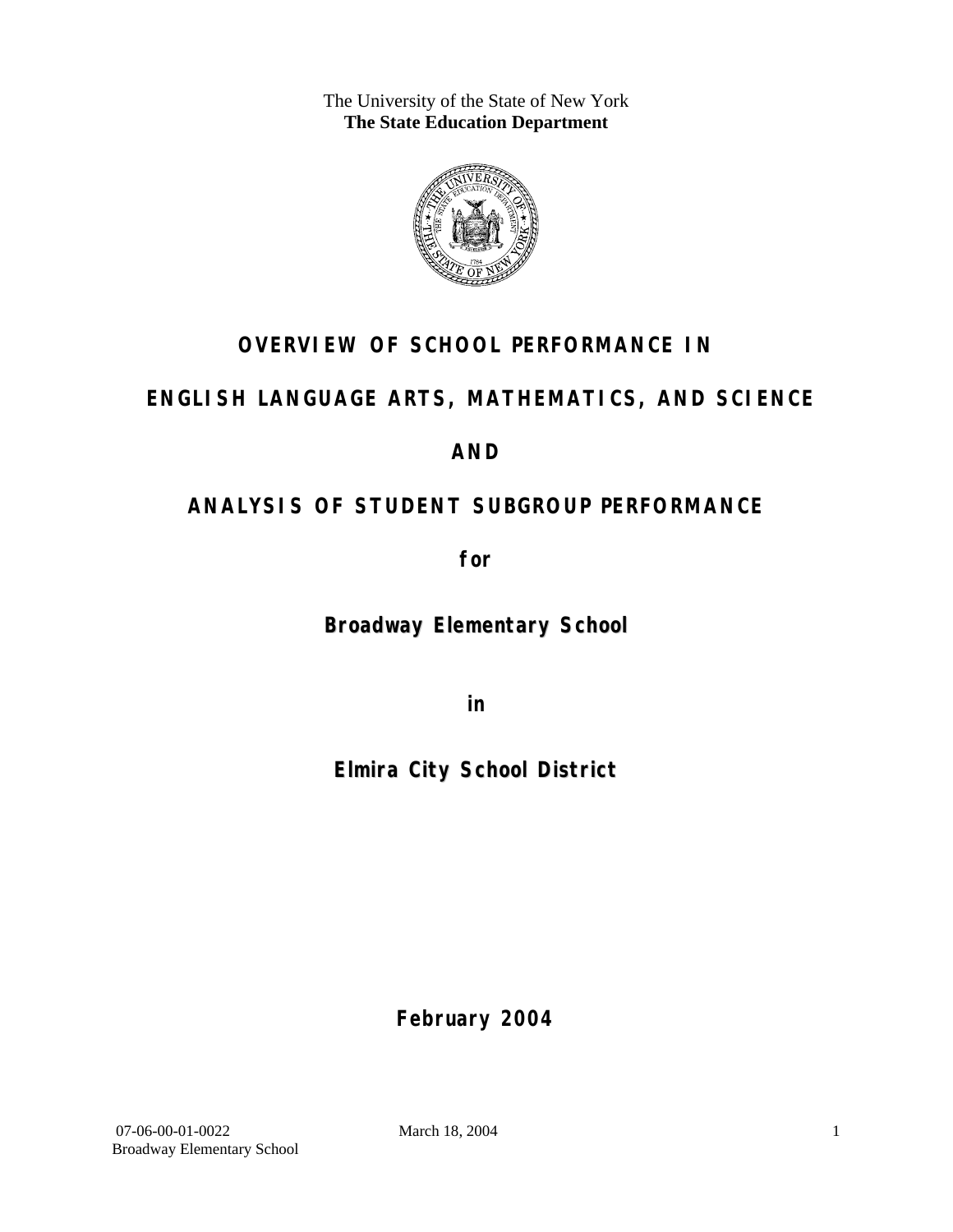#### **THE UNIVERSITY OF THE STATE OF NEW YORK**

#### **Regents of The University**

| Tonawanda             |
|-----------------------|
| <b>Hollis</b>         |
| Staten Island         |
| New Rochelle          |
| Peru                  |
| Huntington            |
| <b>North Syracuse</b> |
| New York              |
| <b>Belle Harbor</b>   |
| Buffalo               |
| Hartsdale             |
| Albany                |
| <b>Bronx</b>          |
| New York              |
| <b>Binghamton</b>     |
| Rochester             |

#### **President of The University and Commissioner of Education**

RICHARD P. MILLS

**Deputy Commissioner for Elementary, Middle, Secondary and Continuing Education**  JAMES A. KADAMUS

#### **Coordinator, School Operations and Management Services**

CHARLES SZUBERLA

#### **Coordinator, Information and Reporting Services**

MARTHA P. MUSSER

The State Education Department does not discriminate on the basis of age, color, religion, creed, disability, marital status, veteran status, national origin, race, gender, genetic predisposition or carrier status, or sexual orientation in its educational programs, services and activities. Portions of this publication can be made available in a variety of formats, including braille, large print or audio tape, upon request. Inquiries concerning this policy of nondiscrimination should be directed to the Department's Office for Diversity, Ethics, and Access, Room 530, Education Building, Albany, NY 12234. **Requests for additional copies of this publication may be made by contacting the Publications Sales Desk, Room 309, Education Building, Albany, NY 12234.** 

Please address all correspondence about this report that is not related to data corrections to:

*School Report Card Coordinator Information and Reporting Services Team New York State Education Department Room 863 EBA 89 Washington Avenue Albany, NY 12234*  E-mail: *RPTCARD@mail.nysed.gov*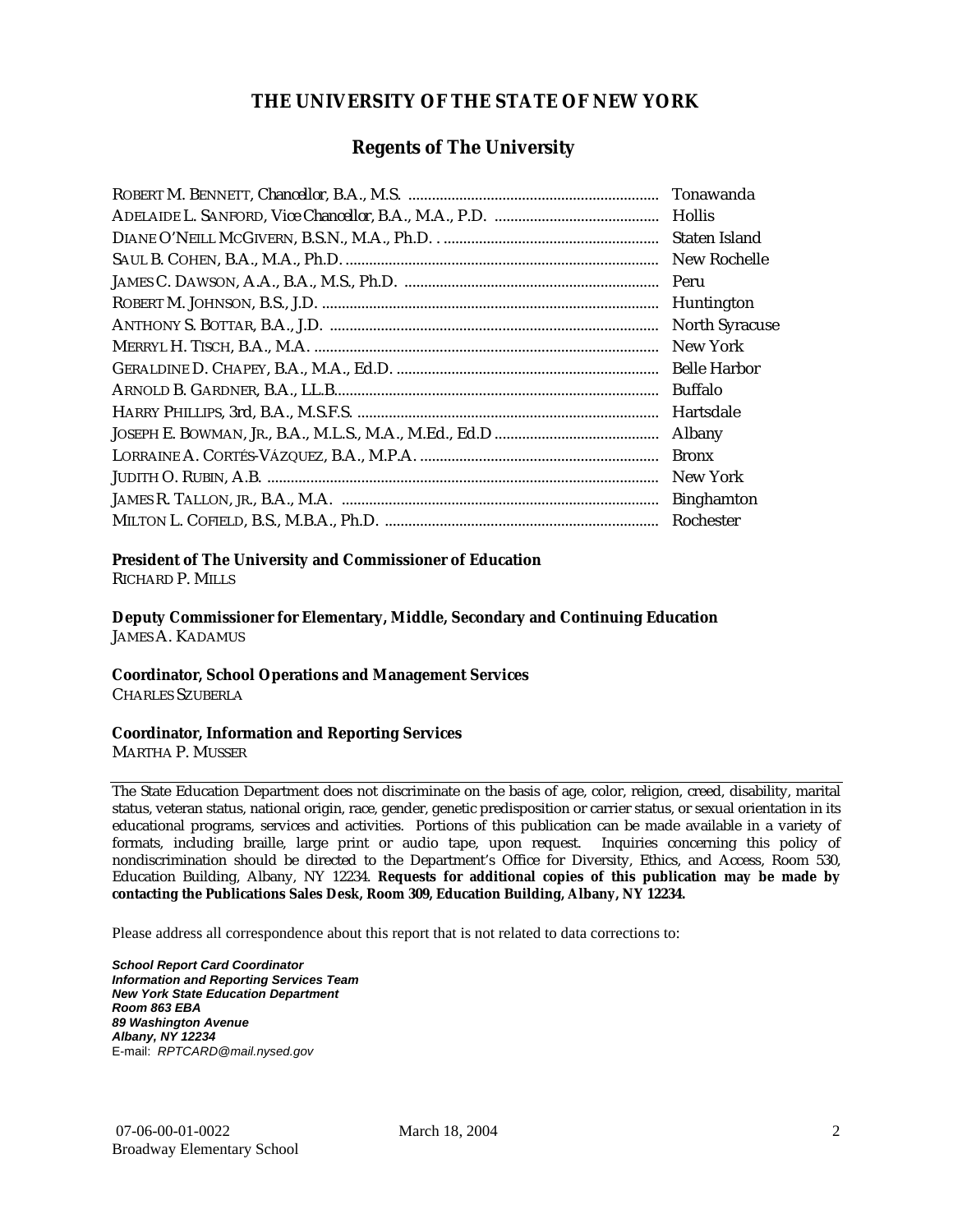The *New York State School Report Card* is an important part of the Board of Regents effort to raise learning standards for all students. It provides information to the public on student performance and other measures of school and district performance. Knowledge gained from the school report card on a school's strengths and weaknesses can be used to improve instruction and services to students.

The *New York State School Report Card* consists of three parts: the *Overview of School Performance in English Language Arts, Mathematics, and Science and Analysis of Student Subgroup Performance,* the *Comprehensive Information Report,* and the *School Accountability Report*. The *Overview and Analysis* presents performance data on measures required by the federal No Child Left Behind Act: English, mathematics, science, and graduation rate. Performance data on other State assessments can be found in the *Comprehensive Information Report*. The *School Accountability Report* provides information as to whether a school is making adequate progress toward enabling all students to achieve proficiency in English and mathematics.

State assessments are designed to help ensure that all students reach high learning standards. They show whether students are getting the foundation knowledge they need to succeed at the elementary, middle, and commencement levels and beyond. The State requires that students who are not making appropriate progress toward the standards receive academic intervention services.

In the *Overview*, performance on the elementary- and middle-level assessments in English language arts and mathematics and on the middle-level science test is reported in terms of mean scores and the percentage of students scoring at each of the four levels. These levels indicate performance on the standards from seriously deficient to advanced proficiency. Performance on the elementary-level science test is reported in terms of mean scores and the percentage of students making appropriate progress. Regents examination scores are reported in four score ranges. Scores of 65 to 100 are passing; scores of 55 to 64 earn credit toward a local diploma (with the approval of the local board of education). Though each elementary- and middle-level assessment is administered to students in a specific grade, secondary-level assessments are taken by students when they complete the coursework for the core curriculum. Therefore, the performance of students at the secondary level is measured for a student cohort rather than a group of students at a particular grade level. Students are grouped in cohorts according to the year in which they first entered grade 9.

The assessment data in the *Overview and Analysis* are for all tested students in the school, including general-education students and students with disabilities. In the *Overview*, each school's performance is compared with that of schools similar in grade level, district resources, and student needs as indicated by income and limited English proficiency (LEP) status. Each district's performance is compared with that of all public schools statewide. In the *Analysis*, performance is disaggregated by race/ethnicity, disability status, gender, LEP status, income level, and migrant status.

Explanations of terms referred to or symbols used in this part of the school report card may be found in the glossary on the last page. Further information on the school report card may be found in the guide, *Understanding Your School Report Card: February 2004*, available on the Information and Reporting Services Web site at www.emsc.nysed.gov/irts.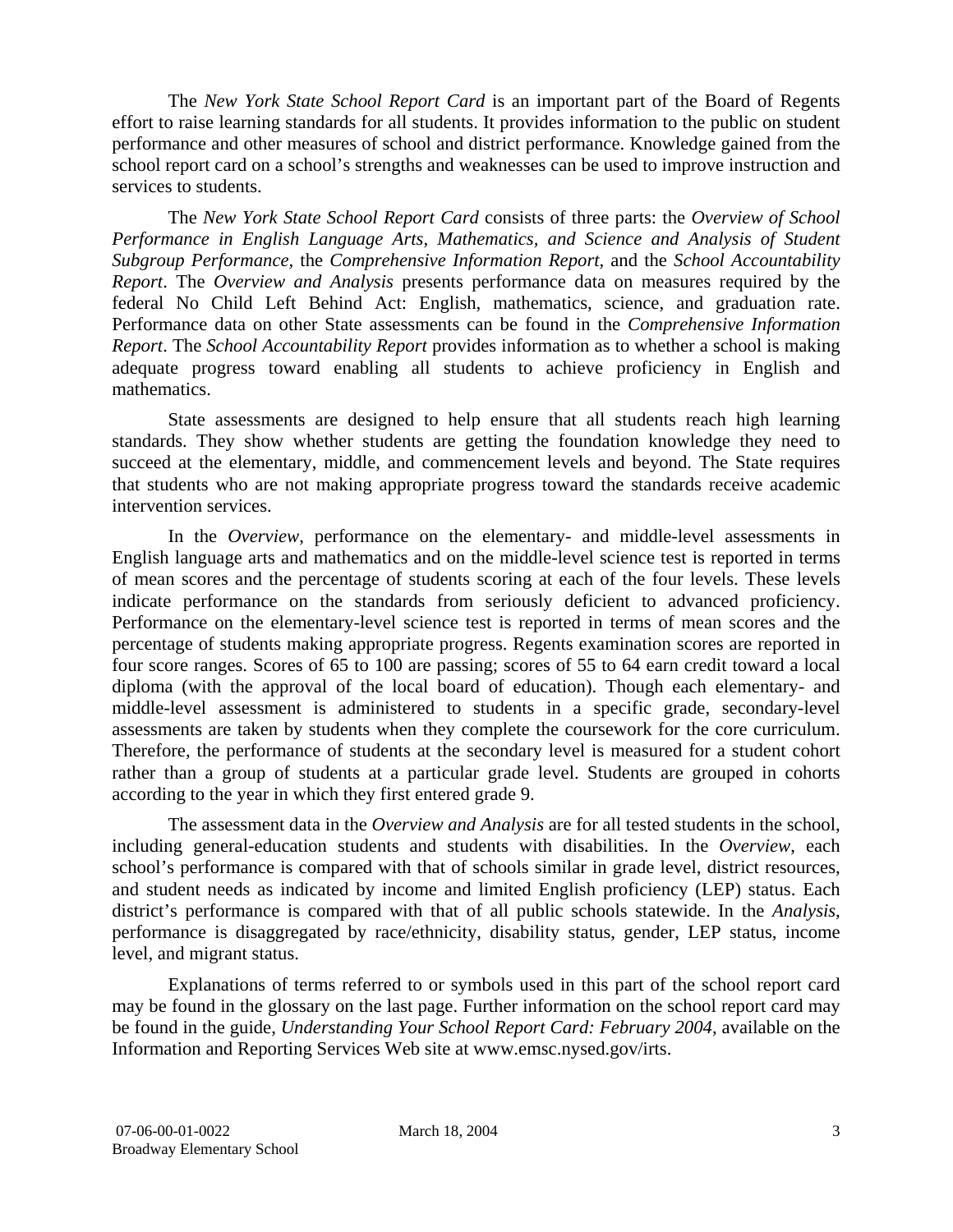# **Overview of School Performance in English Language Arts, Mathematics, and Science**

### **School Profile**

| Principal:<br>Pam Davis-Webb |             | Phone:<br>(607) 735-3600  |
|------------------------------|-------------|---------------------------|
| <b>∪ Organization</b>        | Grade Range | <b>Student Enrollment</b> |
| $2002 - 03$                  | $K-5$       | 448                       |

| 2001–02 School District-wide Total Expenditure per Pupil | \$11,237 |
|----------------------------------------------------------|----------|
|----------------------------------------------------------|----------|

#### **2002–03 Percentage of Core Classes Taught by Highly Qualified Teachers\***

| <b>Number of Core</b><br><b>Classes</b> | <b>Percent Taught</b><br>by Highly<br>Qualified<br><b>Teachers</b> |
|-----------------------------------------|--------------------------------------------------------------------|
|                                         |                                                                    |
| 37                                      | 100%                                                               |
|                                         |                                                                    |

\*For the 2002-03 school year, SED is reporting that teachers of core classes are highly qualified if they are certified to teach those classes. However, No Child Left Behind (NCLB) imposes requirements beyond certification for some teachers to be considered highly qualified. In future years, when New York State uses the NCLB criteria for reporting, certified teachers must fulfill all NCLB requirements to be counted as highly qualified.

#### **2002–03 Percentage of Teachers with No Valid Teaching Certificate\***

| Number of<br><b>Teachers</b> | <b>Percent with No</b><br><b>Valid Teaching</b><br><b>Certificate</b> |
|------------------------------|-----------------------------------------------------------------------|
| 31                           | ሰ%                                                                    |

\*This count includes teachers with temporary licenses who do not have a valid permanent, provisional, or transitional teaching certificate.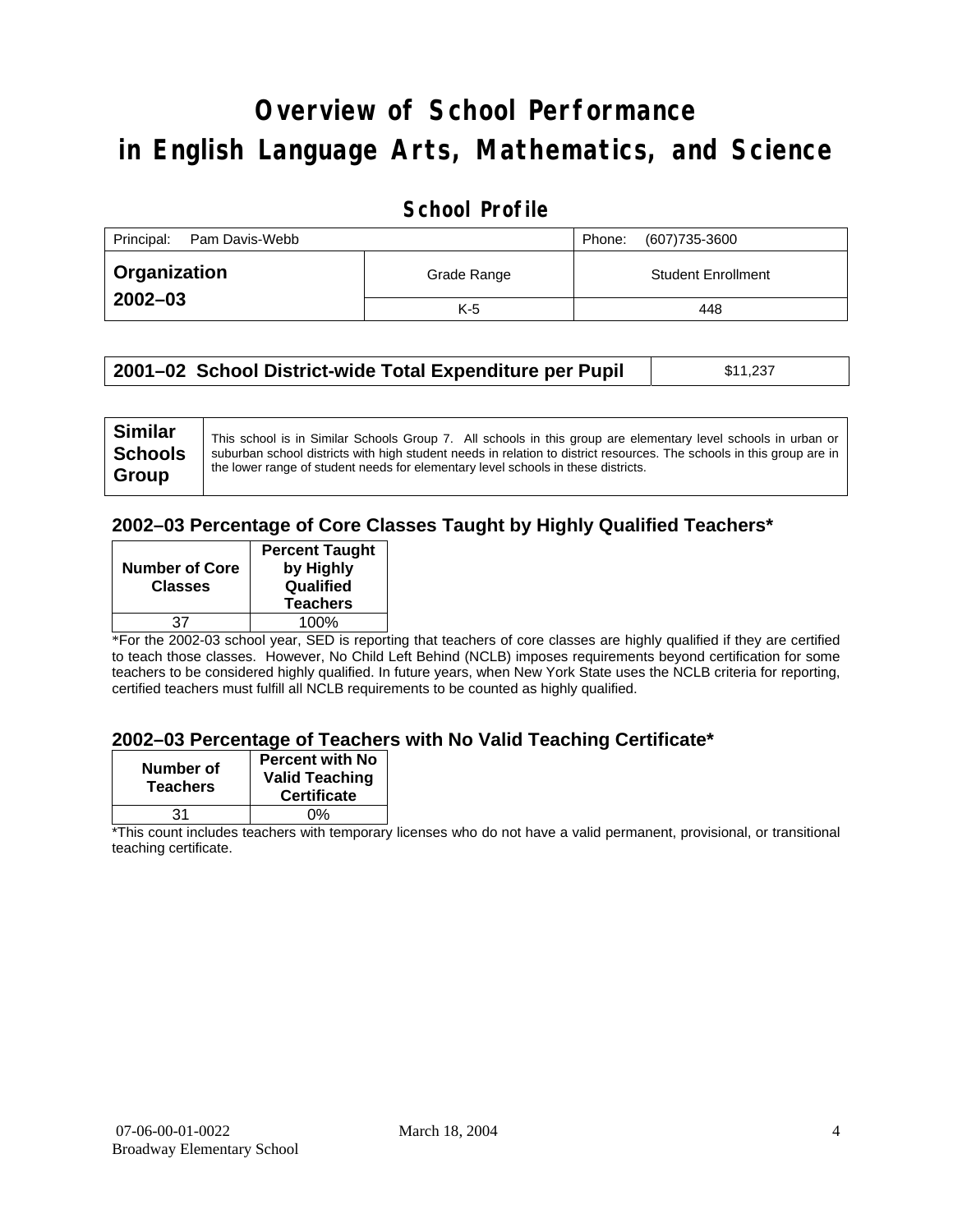English Language Arts



|                                        |                    | <b>Counts of Students Tested</b> |                    |                    |              |                   |
|----------------------------------------|--------------------|----------------------------------|--------------------|--------------------|--------------|-------------------|
| Performance at I<br><b>This School</b> | Level 1<br>455-602 | Level 2<br>603-644               | Level 3<br>645-691 | Level 4<br>692-800 | <b>Total</b> | <b>Mean Score</b> |
| Jan-Feb 2001                           |                    | 25                               | 44                 | 10                 | 88           | 651               |
| Jan-Feb 2002                           |                    | 30                               | 38                 | 4                  | 78           | 645               |
| Feb 2003                               |                    | 31                               | 42                 | 11                 | 93           | 650               |

| Elementary-Level English Language Arts Levels — Listening, Reading, and Writing Standards |                                                                                                           |  |  |  |
|-------------------------------------------------------------------------------------------|-----------------------------------------------------------------------------------------------------------|--|--|--|
| Level 4                                                                                   | These students exceed the standards and are moving toward high performance on the Regents examination.    |  |  |  |
| Level 3                                                                                   | These students meet the standards and, with continued steady growth, should pass the Regents examination. |  |  |  |
| Level 2                                                                                   | These students <b>need extra help</b> to meet the standards and pass the Regents examination.             |  |  |  |
| Level 1                                                                                   | These students have serious academic deficiencies.                                                        |  |  |  |

**Performance of Limited English Proficient Students Taking the New York State English as a Second Language Achievement Test (NYSESLAT) as the Measure of English Language Arts Achievement**

| Grade 4 | <b>Number</b><br><b>Tested</b> | Level 1 | Level 2 | Level 3 | Level 4 |
|---------|--------------------------------|---------|---------|---------|---------|
| 2003    |                                |         |         |         |         |

**Performance of Students with Severe Disabilities on the New York State Alternate Assessment (NYSAA) in English** 

| <b>Elementary Level</b> | <b>Number</b><br>Tested | AA-Level | AA-Level 2 | AA-Level 3 | AA-Level 4 |
|-------------------------|-------------------------|----------|------------|------------|------------|
| $2002 - 03$             |                         |          |            |            |            |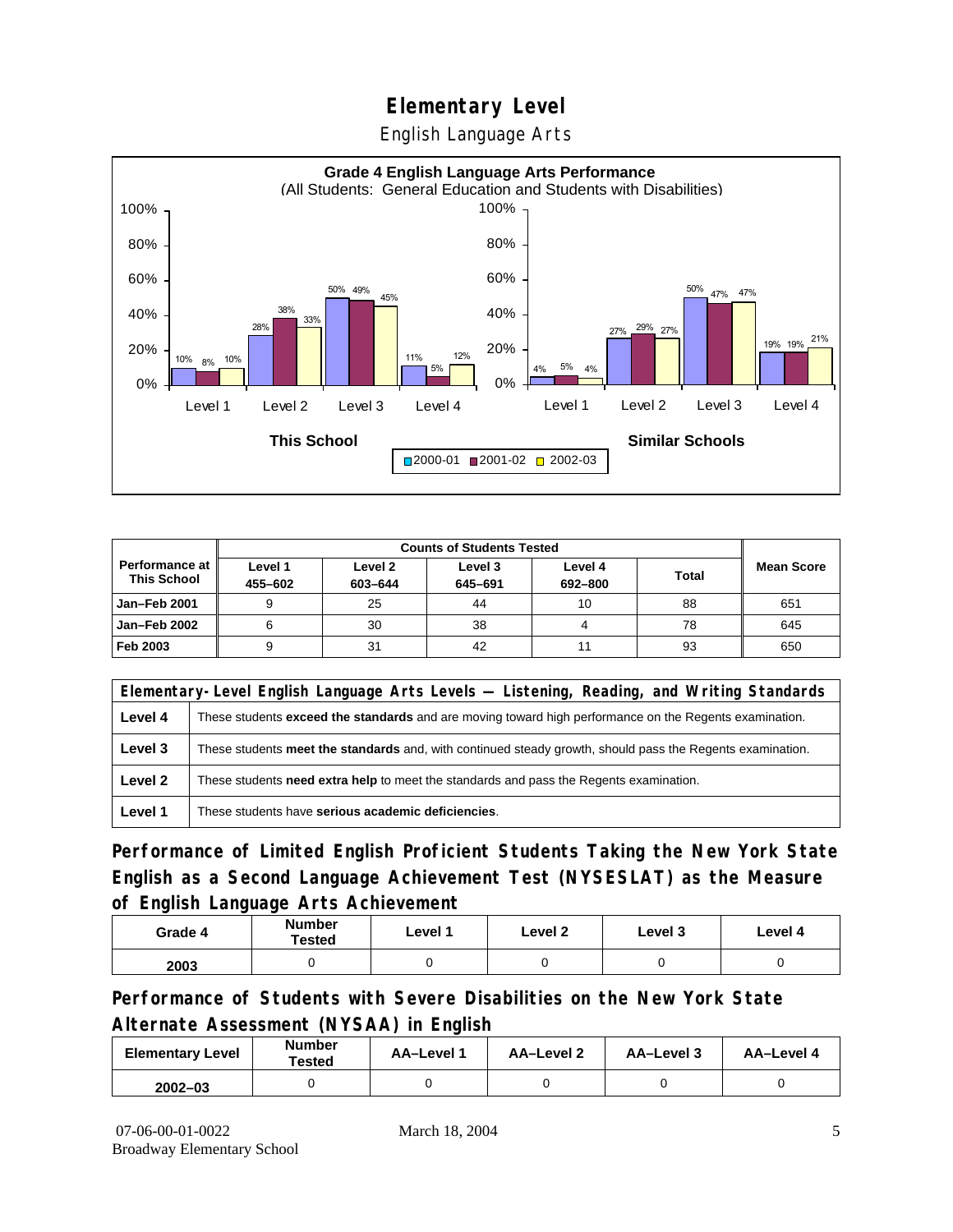### Mathematics



| Performance at I<br><b>This School</b> | Level 1<br>448-601 | Level 2<br>602-636 | Level 3<br>637-677 | Level 4<br>678-810 | <b>Total</b> | <b>Mean Score</b> |
|----------------------------------------|--------------------|--------------------|--------------------|--------------------|--------------|-------------------|
| <b>May 2001</b>                        | 12                 |                    | 44                 | 14                 | 87           | 647               |
| May 2002                               |                    | 27                 | 39                 |                    | 76           | 642               |
| May 2003                               |                    | 22                 | 58                 |                    | 90           | 649               |

|                                                                                                   | Elementary-Level Mathematics Levels -                                                                         |  |  |  |
|---------------------------------------------------------------------------------------------------|---------------------------------------------------------------------------------------------------------------|--|--|--|
|                                                                                                   | Knowledge, Reasoning, and Problem-Solving Standards                                                           |  |  |  |
| Level 4                                                                                           | These students <b>exceed the standards</b> and are moving toward high performance on the Regents examination. |  |  |  |
| Level 3                                                                                           | These students meet the standards and, with continued steady growth, should pass the Regents examination.     |  |  |  |
| Level 2<br>These students need extra help to meet the standards and pass the Regents examination. |                                                                                                               |  |  |  |
| Level 1                                                                                           | These students have serious academic deficiencies.                                                            |  |  |  |

### **Performance of Students with Severe Disabilities on the New York State Alternate Assessment (NYSAA) in Mathematics**

| <b>Elementary Level</b> | <b>Number</b><br>Tested | AA-Level 1 | AA-Level 2 | AA-Level 3 | AA-Level 4 |  |
|-------------------------|-------------------------|------------|------------|------------|------------|--|
| $2002 - 03$             |                         |            |            |            |            |  |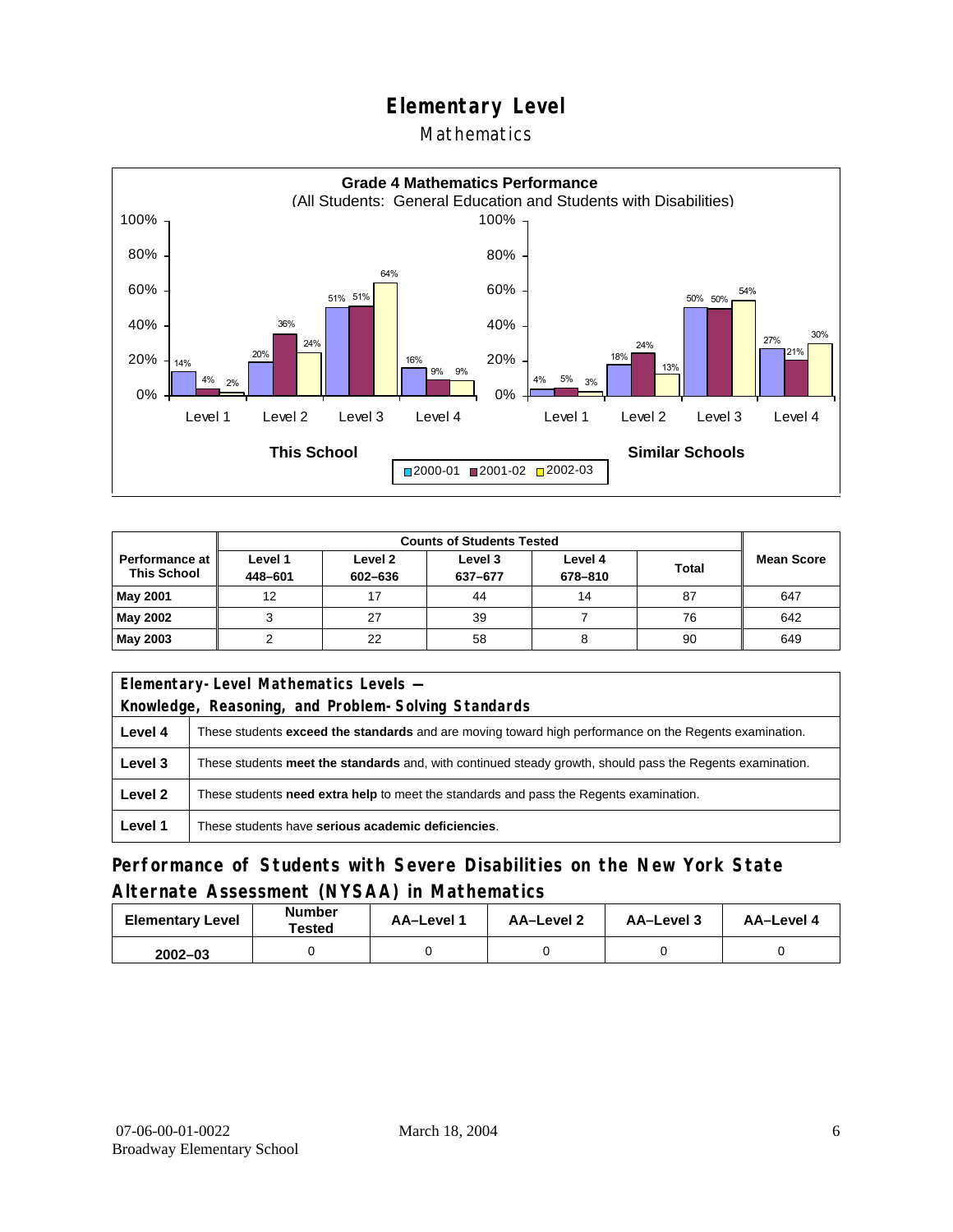Science Multiple-Choice



**All Students** 

|          |    | Number Tested   Number Above SDL   Mean Score |    |
|----------|----|-----------------------------------------------|----|
| May 2001 | 87 |                                               | 32 |
| May 2002 | 76 | 48                                            | 32 |
| May 2003 | 88 | 64                                            | າາ |

| Grade 4 Science - Knowledge, Reasoning, and Problem-Solving Standards |                                                                                                                                                                                                                                          |  |  |  |  |  |
|-----------------------------------------------------------------------|------------------------------------------------------------------------------------------------------------------------------------------------------------------------------------------------------------------------------------------|--|--|--|--|--|
| <b>Multiple-Choice</b><br><b>Test Component</b>                       | This component contains 45 multiple-choice questions based upon the New York State Elementary<br>Science Syllabus and referenced to the New York State Learning Standards for Mathematics, Science<br>and Technology (Elementary Level). |  |  |  |  |  |
| <b>State Designated</b>                                               | Students who correctly answer fewer than 30 of the 45 questions of the multiple-choice test component                                                                                                                                    |  |  |  |  |  |
| Level (SDL)                                                           | must receive academic intervention services in the following term of instruction.                                                                                                                                                        |  |  |  |  |  |
| <b>School Mean</b>                                                    | For the multiple-choice test component, the mean score is the average number of correct answers for                                                                                                                                      |  |  |  |  |  |
| <b>Scores</b>                                                         | students tested. If all tested students answered all questions correctly, this score would be 45.                                                                                                                                        |  |  |  |  |  |

## **Elementary Level**

#### Science Performance Test

The elementary-level science test is composed of two sections, the multiple-choice section (described above) and the performance test. The performance test is not used to determine the need for academic intervention services or for accountability purposes because not all students are administered the same three tasks.

| <b>All Students</b>                       |    |    |  |  |  |  |  |  |  |
|-------------------------------------------|----|----|--|--|--|--|--|--|--|
| <b>Number Tested</b><br><b>Mean Score</b> |    |    |  |  |  |  |  |  |  |
| May 2001                                  | 87 | 28 |  |  |  |  |  |  |  |
| May 2002                                  | 76 | 28 |  |  |  |  |  |  |  |
| <b>May 2003</b>                           |    |    |  |  |  |  |  |  |  |

### **Performance of Students with Severe Disabilities on the New York State Alternate Assessment (NYSAA) in Science**

| <b>Elementary Level</b> | <b>Number</b><br>Tested | AA-Level 1 | <b>AA-Level 2</b> | AA-Level 3 | AA-Level 4 |  |
|-------------------------|-------------------------|------------|-------------------|------------|------------|--|
| $2002 - 03$             |                         |            |                   |            |            |  |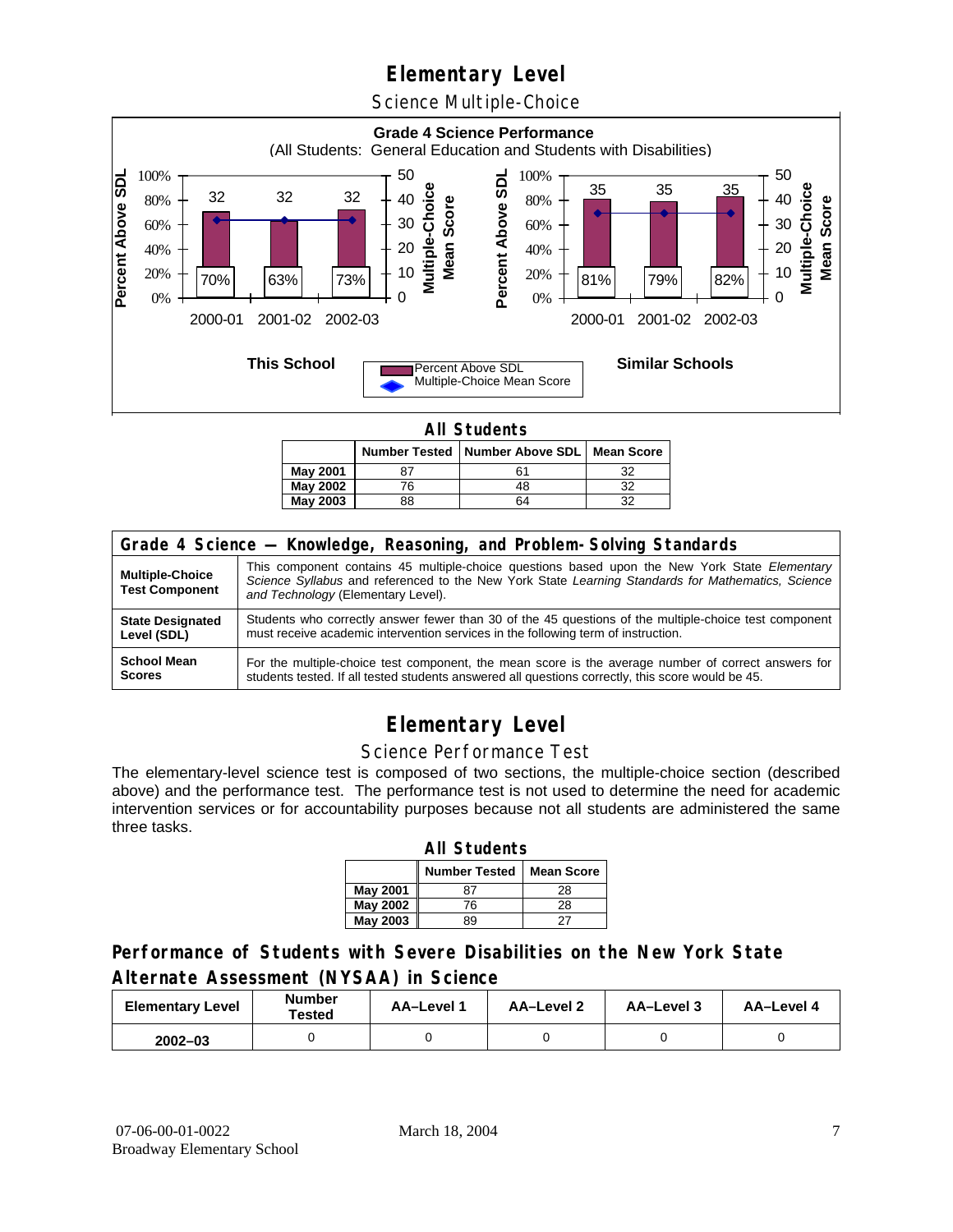# **Analysis of Student Subgroup Performance**

Historically, on State assessments the average performance of Black, Hispanic, and Native American students has been lower than that of White and Asian students. Similarly, students from lowincome families have not performed as well as those from higher income families. A high priority of the Board of Regents is to eliminate these gaps in student performance. In addition, Title I of the federal Elementary and Secondary Education Act includes explicit requirements "to ensure that students served by Title I are given the same opportunity to achieve to high standards and are held to the same high expectations as all students in each State."

This section of the school report card provides performance data for two years by racial/ethnic group, disability status, gender, English proficiency status, income level, and migrant status. The purpose of the student subgroup analyses is to determine if students who perform below the standards in any school tend to fall into particular groups, such as minority students, limited English proficient students, or economically disadvantaged students. If these analyses provide evidence that students in one of the groups achieve at a lower level than other students, the school and community should examine the reasons for this lower performance and make necessary changes in curriculum, instruction, and student support services to remedy these performance gaps. If your school did not report data for the 2002-03 school year for a subject and grade, a table showing data for subgroups in that subject and grade will not be included in the *Analysis*.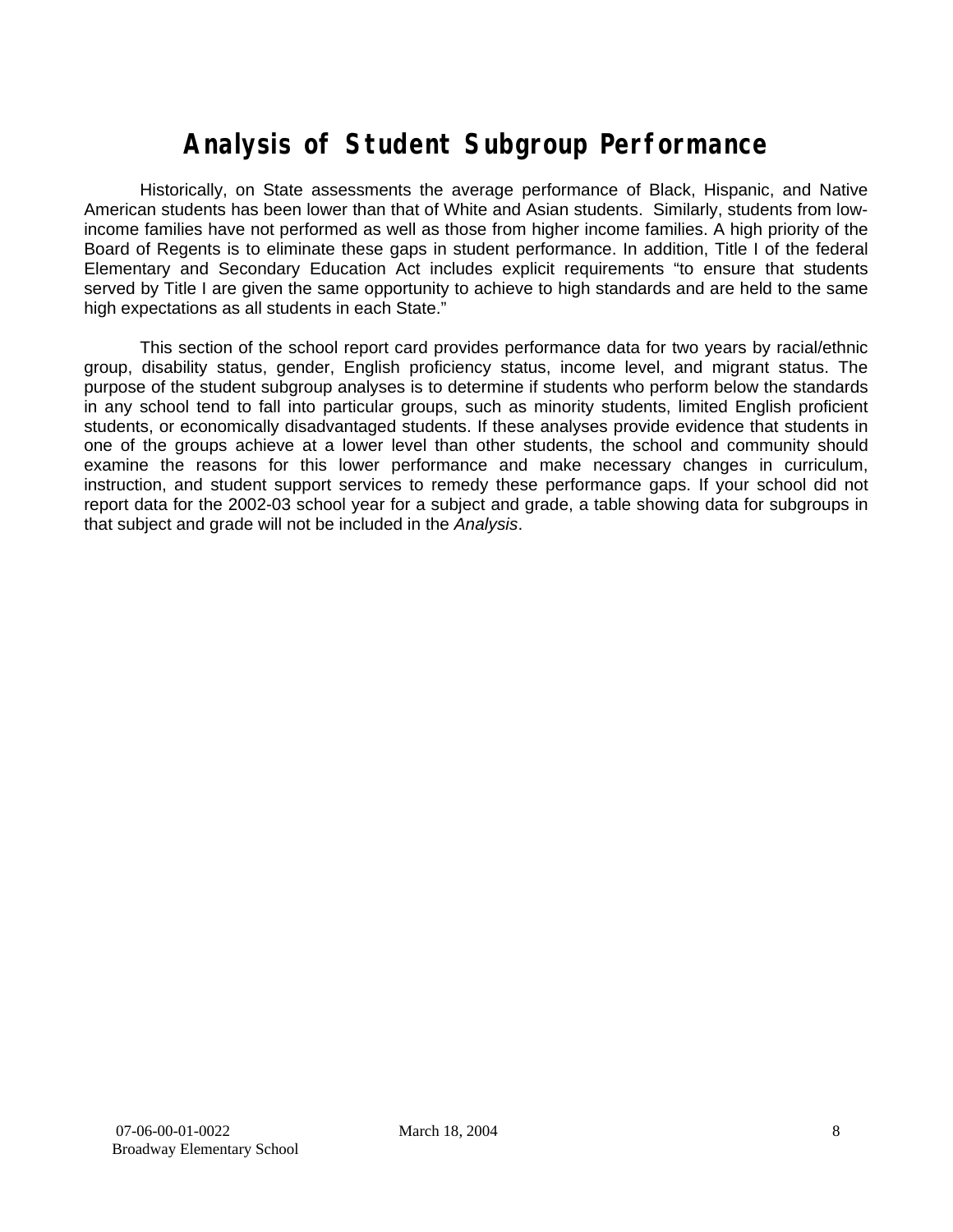English Language Arts

|                                              | $2001 - 02$                                                                        |         |         |               | 2002-03                                                           |         |         |     |
|----------------------------------------------|------------------------------------------------------------------------------------|---------|---------|---------------|-------------------------------------------------------------------|---------|---------|-----|
| <b>Student Subgroup</b>                      | <b>Percentages of Tested</b><br><b>Students Scoring at Levels</b><br><b>Tested</b> |         |         | <b>Tested</b> | <b>Percentages of Tested</b><br><b>Students Scoring at Levels</b> |         |         |     |
|                                              |                                                                                    | $2 - 4$ | $3 - 4$ | 4             |                                                                   | $2 - 4$ | $3 - 4$ | 4   |
| <b>Results by Race/Ethnicity</b>             |                                                                                    |         |         |               |                                                                   |         |         |     |
| American Indian/Alaskan Native               | $\mathbf 0$                                                                        | 0%      | 0%      | 0%            | $\Omega$                                                          | 0%      | 0%      | 0%  |
| <b>Black</b>                                 | 5                                                                                  | 100%    | 40%     | 0%            | 6                                                                 | s       | s       | s   |
| Hispanic                                     | $\Omega$                                                                           | 0%      | 0%      | 0%            | $\mathbf{1}$                                                      | s       | s       | s   |
| Asian or Pacific Islander                    | $\mathbf 0$                                                                        | 0%      | 0%      | 0%            | 0                                                                 | 0%      | 0%      | 0%  |
| White                                        | 73                                                                                 | 92%     | 55%     | 5%            | 86                                                                | 92%     | 58%     | 13% |
| Total                                        | 78                                                                                 | 92%     | 54%     | 5%            | 93                                                                | 90%     | 57%     | 12% |
| Small Group Totals (s)                       | $\mathbf 0$                                                                        | 0%      | 0%      | 0%            | $\overline{7}$                                                    | 71%     | 43%     | 0%  |
| <b>Results by Disability Status</b>          |                                                                                    |         |         |               |                                                                   |         |         |     |
| General-education students                   | 69                                                                                 | 91%     | 52%     | 4%            | 77                                                                | 96%     | 66%     | 14% |
| Students with disabilities                   | 9                                                                                  | 100%    | 67%     | 11%           | 16                                                                | 63%     | 13%     | 0%  |
| Total                                        | 78                                                                                 | 92%     | 54%     | 5%            | 93                                                                | 90%     | 57%     | 12% |
| <b>Results by Gender</b>                     |                                                                                    |         |         |               |                                                                   |         |         |     |
| Female                                       | 35                                                                                 | 89%     | 46%     | 6%            | 44                                                                | 93%     | 61%     | 16% |
| Male                                         | 43                                                                                 | 95%     | 60%     | 5%            | 49                                                                | 88%     | 53%     | 8%  |
| Total                                        | 78                                                                                 | 92%     | 54%     | 5%            | 93                                                                | 90%     | 57%     | 12% |
| <b>Results by English Proficiency Status</b> |                                                                                    |         |         |               |                                                                   |         |         |     |
| English proficient                           | 78                                                                                 | 92%     | 54%     | 5%            | 93                                                                | 90%     | 57%     | 12% |
| Limited English proficient                   | 0                                                                                  | 0%      | 0%      | 0%            | 0                                                                 | 0%      | 0%      | 0%  |
| Total                                        | 78                                                                                 | 92%     | 54%     | 5%            | 93                                                                | 90%     | 57%     | 12% |
| <b>Results by Income Level</b>               |                                                                                    |         |         |               |                                                                   |         |         |     |
| Economically disadvantaged                   | 26                                                                                 | 85%     | 42%     | 0%            | 43                                                                | 91%     | 40%     | 7%  |
| Not disadvantaged                            | 52                                                                                 | 96%     | 60%     | 8%            | 50                                                                | 90%     | 72%     | 16% |
| Total                                        | 78                                                                                 | 92%     | 54%     | 5%            | 93                                                                | 90%     | 57%     | 12% |
| <b>Results by Migrant Status</b>             |                                                                                    |         |         |               |                                                                   |         |         |     |
| Migrant family                               | 0                                                                                  | 0%      | 0%      | 0%            | 0                                                                 | 0%      | 0%      | 0%  |
| Not migrant family                           | 78                                                                                 | 92%     | 54%     | 5%            | 93                                                                | 90%     | 57%     | 12% |
| Total                                        | 78                                                                                 | 92%     | 54%     | 5%            | 93                                                                | 90%     | 57%     | 12% |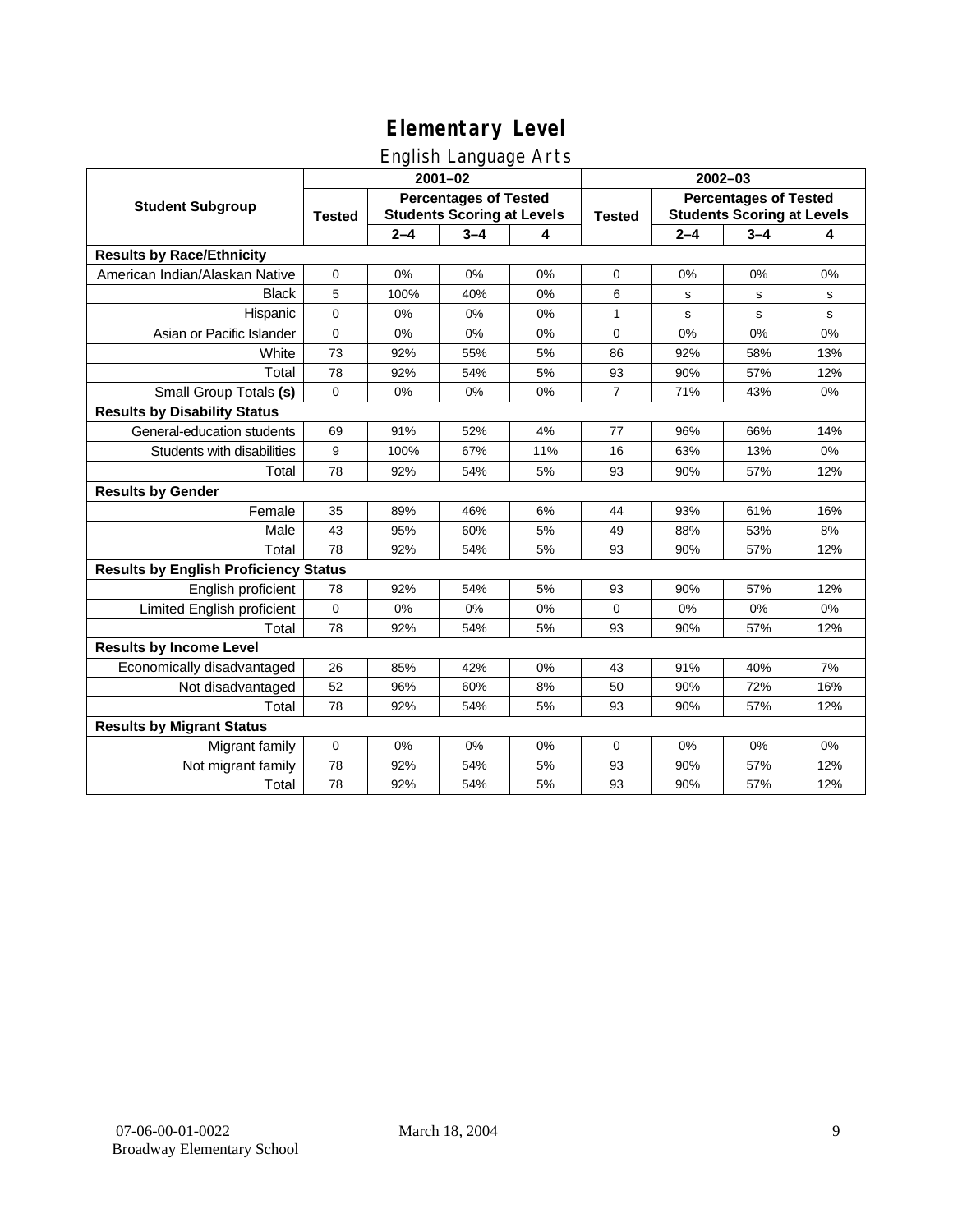### Mathematics

|                                              | $2001 - 02$                                                                        |         |         |               | 2002-03                                                           |         |         |     |
|----------------------------------------------|------------------------------------------------------------------------------------|---------|---------|---------------|-------------------------------------------------------------------|---------|---------|-----|
| <b>Student Subgroup</b>                      | <b>Percentages of Tested</b><br><b>Students Scoring at Levels</b><br><b>Tested</b> |         |         | <b>Tested</b> | <b>Percentages of Tested</b><br><b>Students Scoring at Levels</b> |         |         |     |
|                                              |                                                                                    | $2 - 4$ | $3 - 4$ | 4             |                                                                   | $2 - 4$ | $3 - 4$ | 4   |
| <b>Results by Race/Ethnicity</b>             |                                                                                    |         |         |               |                                                                   |         |         |     |
| American Indian/Alaskan Native               | $\mathbf 0$                                                                        | 0%      | 0%      | 0%            | $\Omega$                                                          | 0%      | 0%      | 0%  |
| <b>Black</b>                                 | 5                                                                                  | 100%    | 20%     | 0%            | 6                                                                 | s       | s       | s   |
| Hispanic                                     | $\Omega$                                                                           | 0%      | 0%      | 0%            | 1                                                                 | s       | s       | s   |
| Asian or Pacific Islander                    | 0                                                                                  | 0%      | 0%      | 0%            | $\mathbf 0$                                                       | 0%      | 0%      | 0%  |
| White                                        | 71                                                                                 | 96%     | 63%     | 10%           | 83                                                                | 98%     | 73%     | 10% |
| Total                                        | 76                                                                                 | 96%     | 61%     | 9%            | 90                                                                | 98%     | 73%     | 9%  |
| Small Group Totals (s)                       | $\Omega$                                                                           | 0%      | 0%      | 0%            | $\overline{7}$                                                    | 100%    | 71%     | 0%  |
| <b>Results by Disability Status</b>          |                                                                                    |         |         |               |                                                                   |         |         |     |
| General-education students                   | 68                                                                                 | 96%     | 60%     | 9%            | 74                                                                | 99%     | 74%     | 9%  |
| Students with disabilities                   | 8                                                                                  | 100%    | 63%     | 13%           | 16                                                                | 94%     | 69%     | 6%  |
| Total                                        | 76                                                                                 | 96%     | 61%     | 9%            | 90                                                                | 98%     | 73%     | 9%  |
| <b>Results by Gender</b>                     |                                                                                    |         |         |               |                                                                   |         |         |     |
| Female                                       | 32                                                                                 | 97%     | 56%     | 9%            | 41                                                                | 98%     | 63%     | 7%  |
| Male                                         | 44                                                                                 | 95%     | 64%     | 9%            | 49                                                                | 98%     | 82%     | 10% |
| Total                                        | 76                                                                                 | 96%     | 61%     | 9%            | 90                                                                | 98%     | 73%     | 9%  |
| <b>Results by English Proficiency Status</b> |                                                                                    |         |         |               |                                                                   |         |         |     |
| English proficient                           | 76                                                                                 | 96%     | 61%     | 9%            | 90                                                                | 98%     | 73%     | 9%  |
| Limited English proficient                   | 0                                                                                  | 0%      | 0%      | 0%            | $\mathbf 0$                                                       | 0%      | 0%      | 0%  |
| Total                                        | 76                                                                                 | 96%     | 61%     | 9%            | 90                                                                | 98%     | 73%     | 9%  |
| <b>Results by Income Level</b>               |                                                                                    |         |         |               |                                                                   |         |         |     |
| Economically disadvantaged                   | 24                                                                                 | 92%     | 54%     | 4%            | 41                                                                | 95%     | 66%     | 2%  |
| Not disadvantaged                            | 52                                                                                 | 98%     | 63%     | 12%           | 49                                                                | 100%    | 80%     | 14% |
| Total                                        | 76                                                                                 | 96%     | 61%     | 9%            | 90                                                                | 98%     | 73%     | 9%  |
| <b>Results by Migrant Status</b>             |                                                                                    |         |         |               |                                                                   |         |         |     |
| Migrant family                               | 0                                                                                  | 0%      | 0%      | 0%            | $\mathbf 0$                                                       | 0%      | 0%      | 0%  |
| Not migrant family                           | 76                                                                                 | 96%     | 61%     | 9%            | 90                                                                | 98%     | 73%     | 9%  |
| Total                                        | 76                                                                                 | 96%     | 61%     | 9%            | 90                                                                | 98%     | 73%     | 9%  |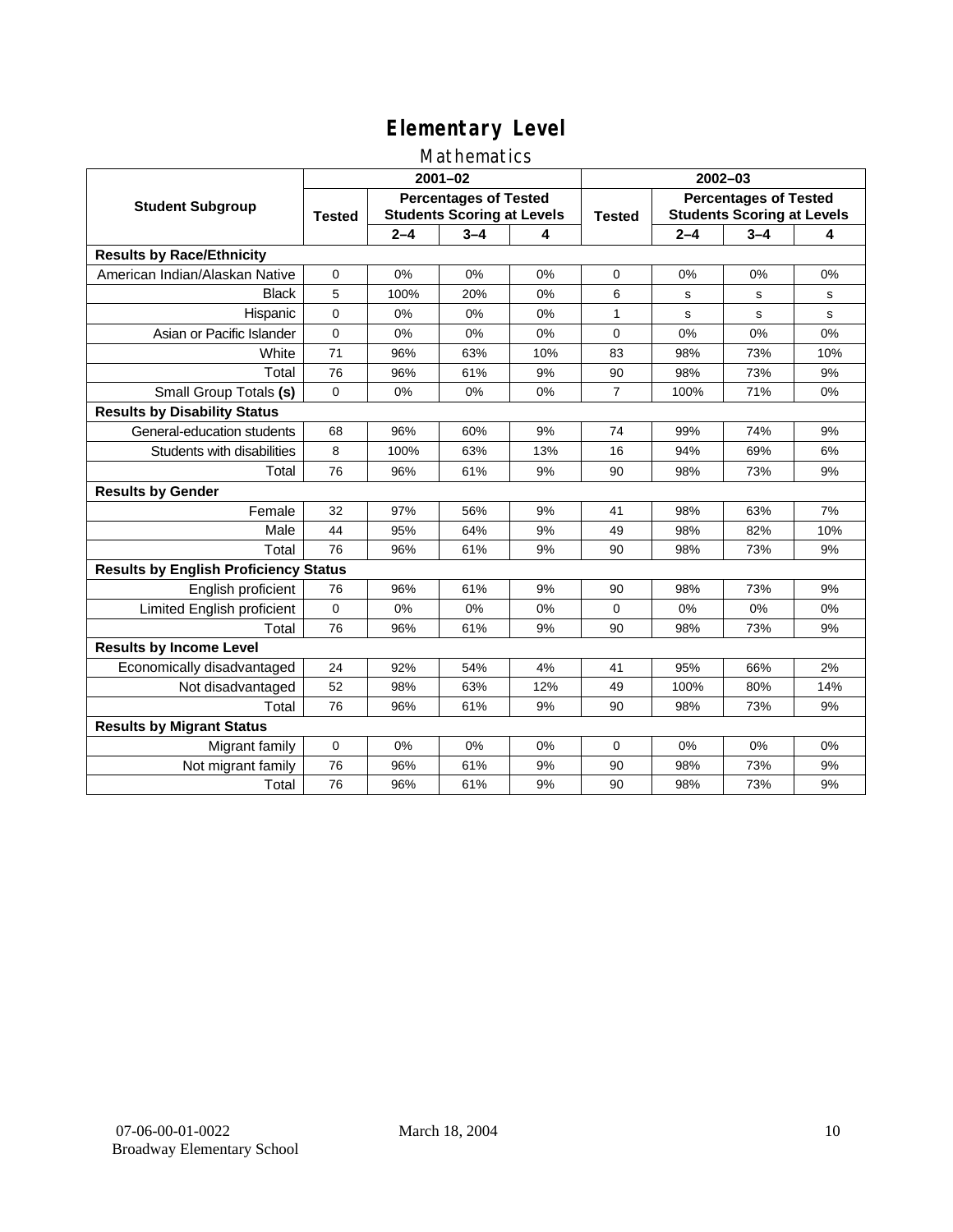### Science Multiple-Choice

|                                              | $2001 - 02$   |                                                                                       | 2002-03        |                                                                                              |  |  |
|----------------------------------------------|---------------|---------------------------------------------------------------------------------------|----------------|----------------------------------------------------------------------------------------------|--|--|
| <b>Student Subgroup</b>                      | <b>Tested</b> | Percentages of<br><b>Tested</b><br><b>Students</b><br><b>Scoring above</b><br>the SDL | <b>Tested</b>  | <b>Percentages of</b><br><b>Tested</b><br><b>Students</b><br><b>Scoring above</b><br>the SDL |  |  |
| <b>Results by Race/Ethnicity</b>             |               |                                                                                       |                |                                                                                              |  |  |
| American Indian/Alaskan Native               | 0             | 0%                                                                                    | 0              | 0%                                                                                           |  |  |
| <b>Black</b>                                 | 5             | 40%                                                                                   | 6              | s                                                                                            |  |  |
| Hispanic                                     | $\Omega$      | 0%                                                                                    | $\mathbf{1}$   | s                                                                                            |  |  |
| Asian or Pacific Islander                    | $\Omega$      | 0%                                                                                    | $\Omega$       | 0%                                                                                           |  |  |
| White                                        | 71            | 65%                                                                                   | 81             | 74%                                                                                          |  |  |
| Total                                        | 76            | 63%                                                                                   | 88             | 73%                                                                                          |  |  |
| Small Group Totals (s)                       | $\mathbf 0$   | 0%                                                                                    | $\overline{7}$ | 57%                                                                                          |  |  |
| <b>Results by Disability Status</b>          |               |                                                                                       |                |                                                                                              |  |  |
| General-education students                   | 68            | 62%                                                                                   | 73             | 77%                                                                                          |  |  |
| Students with disabilities                   | 8             | 75%                                                                                   | 15             | 53%                                                                                          |  |  |
| Total                                        | 76            | 63%                                                                                   | 88             | 73%                                                                                          |  |  |
| <b>Results by Gender</b>                     |               |                                                                                       |                |                                                                                              |  |  |
| Female                                       | 32            | 56%                                                                                   | 40             | 73%                                                                                          |  |  |
| Male                                         | 44            | 68%                                                                                   | 48             | 73%                                                                                          |  |  |
| Total                                        | 76            | 63%                                                                                   | 88             | 73%                                                                                          |  |  |
| <b>Results by English Proficiency Status</b> |               |                                                                                       |                |                                                                                              |  |  |
| English proficient                           | 76            | 63%                                                                                   | 88             | 73%                                                                                          |  |  |
| Limited English proficient                   | $\mathbf 0$   | 0%                                                                                    | $\mathbf 0$    | 0%                                                                                           |  |  |
| Total                                        | 76            | 63%                                                                                   | 88             | 73%                                                                                          |  |  |
| <b>Results by Income Level</b>               |               |                                                                                       |                |                                                                                              |  |  |
| Economically disadvantaged                   | 24            | 54%                                                                                   | 41             | 56%                                                                                          |  |  |
| Not disadvantaged                            | 52            | 67%                                                                                   | 47             | 87%                                                                                          |  |  |
| Total                                        | 76            | 63%                                                                                   | 88             | 73%                                                                                          |  |  |
| <b>Results by Migrant Status</b>             |               |                                                                                       |                |                                                                                              |  |  |
| Migrant family                               | $\mathbf 0$   | 0%                                                                                    | 0              | 0%                                                                                           |  |  |
| Not migrant family                           | 76            | 63%                                                                                   | 88             | 73%                                                                                          |  |  |
| Total                                        | 76            | 63%                                                                                   | 88             | 73%                                                                                          |  |  |